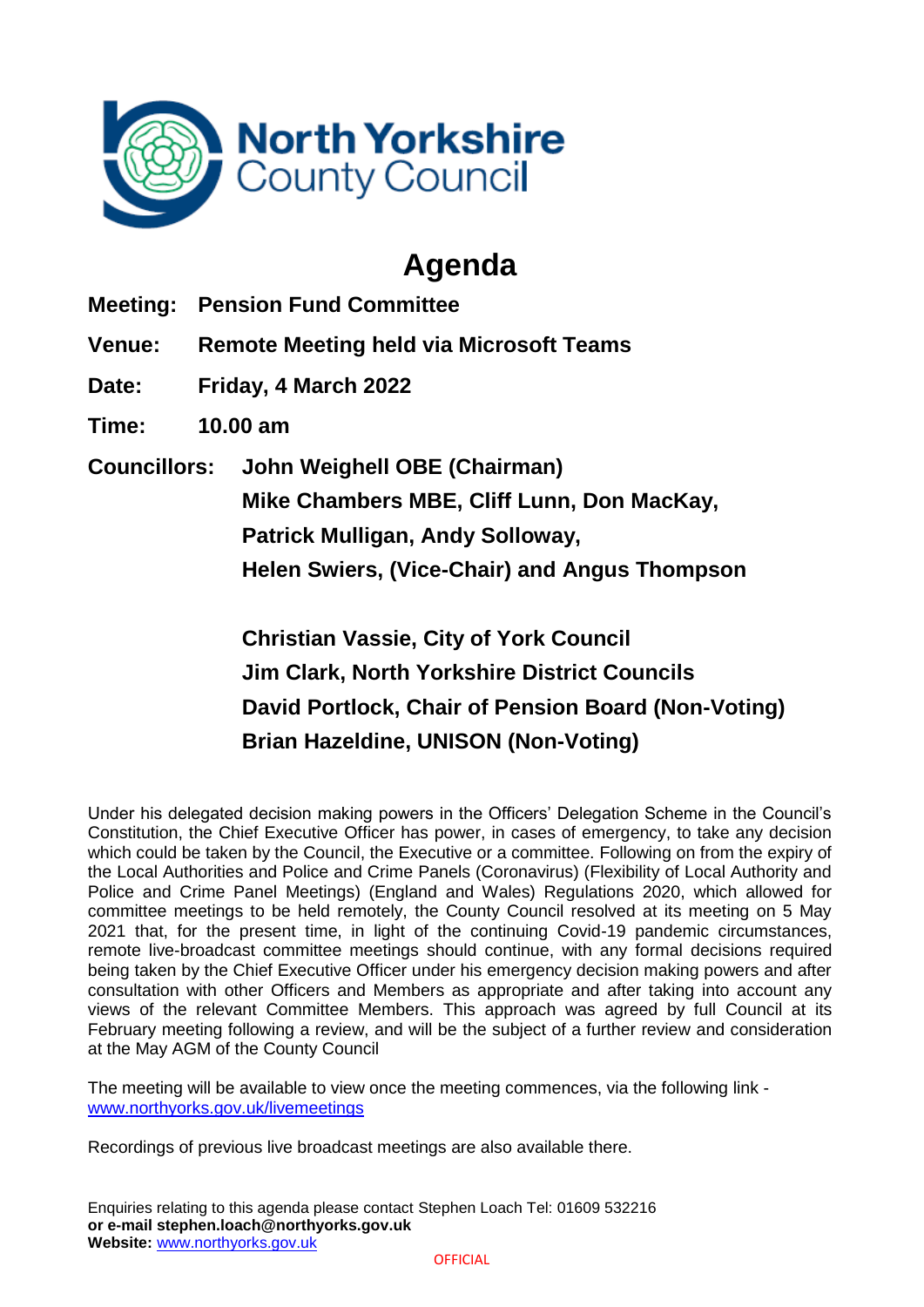## **Business**

- **1. Exclusion of the Public and Press - To consider the exclusion of the public and press from the meeting during consideration of item 3(b) – Confidential Minutes and item 11 - Asset Allocation, on the grounds that they both involve the likely disclosure of exempt information as defined in paragraph 3 of Part 1 of Schedule 12A to the Local Government Act 1972 as amended by the Local Government (Access to information)(Variation) Order 2006**
- **2. Welcome, introductions and apologies.**
- **3(a) Public Minutes of the Committee Meeting held on 26 th November 2021 (Pages 5 - 14)**
- **3(b) Confidential Minutes of the Meeting held on 26th November 2021 (Pages 15 - 20)**

## **4. Declarations of Interest**

**urgency**

## **5. Public Questions or Statements**

Members of the public may ask questions or make statements at this meeting if they have given notice (including the text of the question/statement) to Steve Loach of Democratic Services (contact details at the foot of the Agenda sheet) by midday on Tuesday 1<sup>st</sup> March 2022. Each speaker should limit themselves to 3 minutes on any item. Members of the public who have given notice will be invited to speak:-

at this point in the meeting if their questions/statements relate to matters which are not otherwise on the Agenda (subject to an overall time limit of 30 minutes);

when the relevant Agenda item is being considered if they wish to speak on a matter which is on the Agenda for this meeting.

If you are exercising your right to speak at this meeting, but do not wish to be recorded, please inform the Chairman who will instruct those taking a recording to cease while you speak.

| 6.  | <b>Pensions Administration Report - Report of the Treasurer</b>                                                                    | (Pages 21 - 40)      |
|-----|------------------------------------------------------------------------------------------------------------------------------------|----------------------|
| 7.  | Business Plan, Budget and Cash-flow Projections - Report of the<br><b>Treasurer</b>                                                | (Pages 41 - 68)      |
| 8.  | Border to Coast Responsible Investment Policies - Report of the<br><b>Treasurer</b>                                                | (Pages 69 -<br>104)  |
| 9.  | Performance of the Fund - Report of the Investment Consultants,<br><b>AON</b>                                                      | (Pages 105 -<br>150) |
| 10. | Pension Board - Minutes of the Meeting held on 13th January<br>2022 - Report back by Chair of the Pension Board                    | (Pages 151 -<br>160) |
| 11. | Asset Allocation and Investments Update - Report of the Treasurer<br>(Pages 161 - 170)                                             |                      |
| 12. | Such other business as, in the opinion of the Chairman should,<br>by reason of special circumstances, be considered as a matter of |                      |